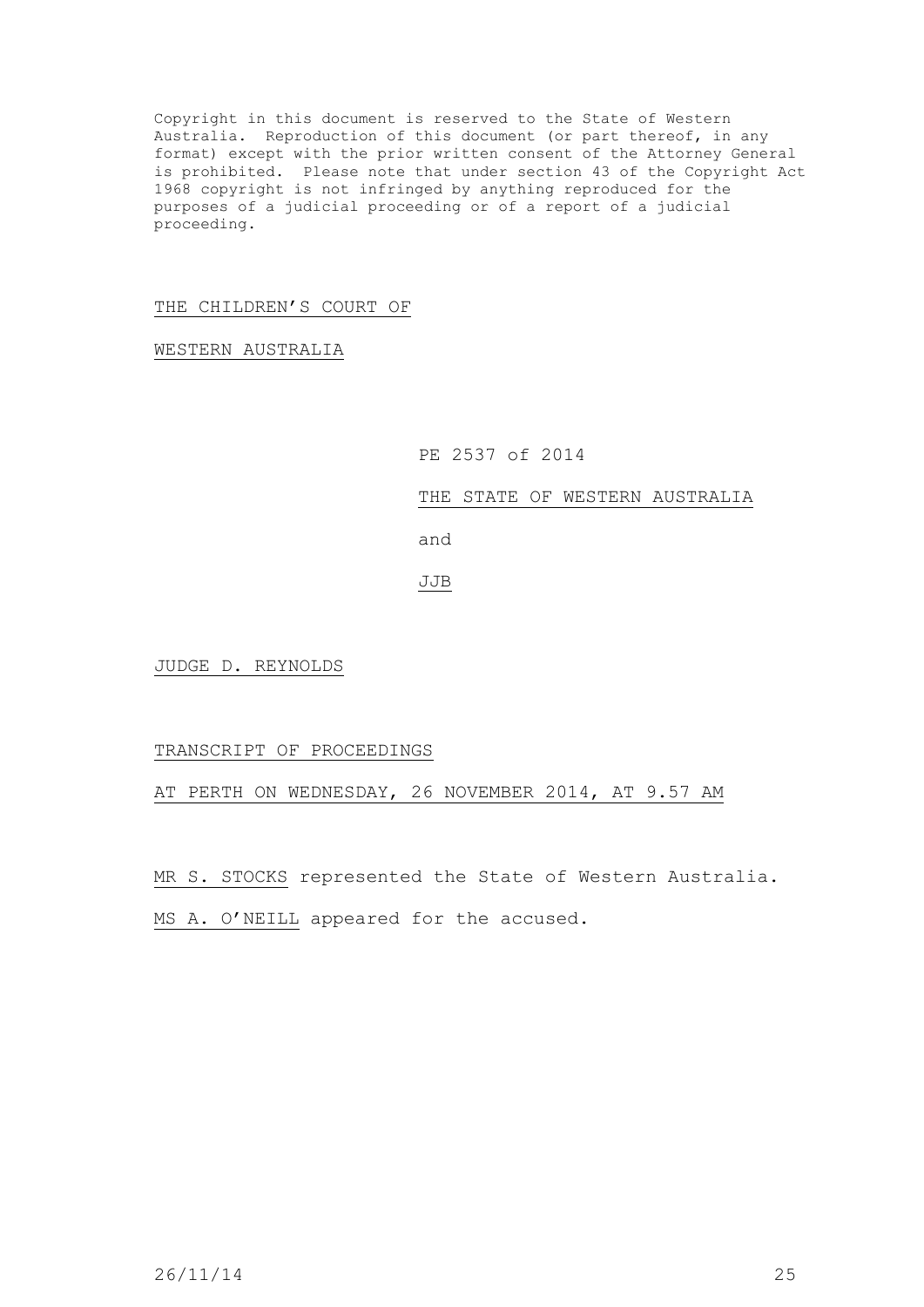**ASSOCIATE:** Calling the matter of JJB.

**HIS HONOUR:** Just stay seated there, JJB. Ms O'Neill.

**A. O'NEILL, MS:** Yes. I appear for JJB this morning, your Honour.

**HIS HONOUR:** All right. Thank you. Mr Stocks.

**S. STOCKS, MR:** Your Honour, I appear for the State. Your Honour will recall that this matter was last before your Honour on 7 November - - -

**HIS HONOUR:** That's right.

**STOCKS, MR:**  $-$  -  $-$  when your Honour indicated that you accepted that the sentence was the one that needed to be disturbed and to set aside and that the offender ought to be resentenced in accordance with section 40 of the Children's Court Act. We now have a pre-sentence report that's before the court and I don't – the facts are set out as part of the review were on the transcript before the magistrate. I don't think your Honour wants me to read them in again.

**HIS HONOUR:** Perhaps if you can just read them and so everything can be seen on the one transcript from today's proceedings.

**STOCKS, MR:** Your Honour, certainly. So there's one charge of possession of prohibited drugs with intent to sell or supply. The facts are that at about 3 o'clock in the afternoon of Monday 4 August of this year, the offender was at the Carine Senior High School in Carine. The principal had received information that a student was selling cannabis at the school to other students and, as a result of that information, he approached the offender in relation to the allegation.

The principal searched the offender's school – had means to search the offender's school bag, but the offender wouldn't allow it to happen. His father was therefore informed and asked to attend, along with police. The police attended and cautioned the offender. The offender then made admissions of his intention to sell cannabis to other students, those admissions being made in company with his father.

Police searched the offender's school bag, with his consent, and found 10 clip sealed bags containing cannabis

9.57 STOCKS, MR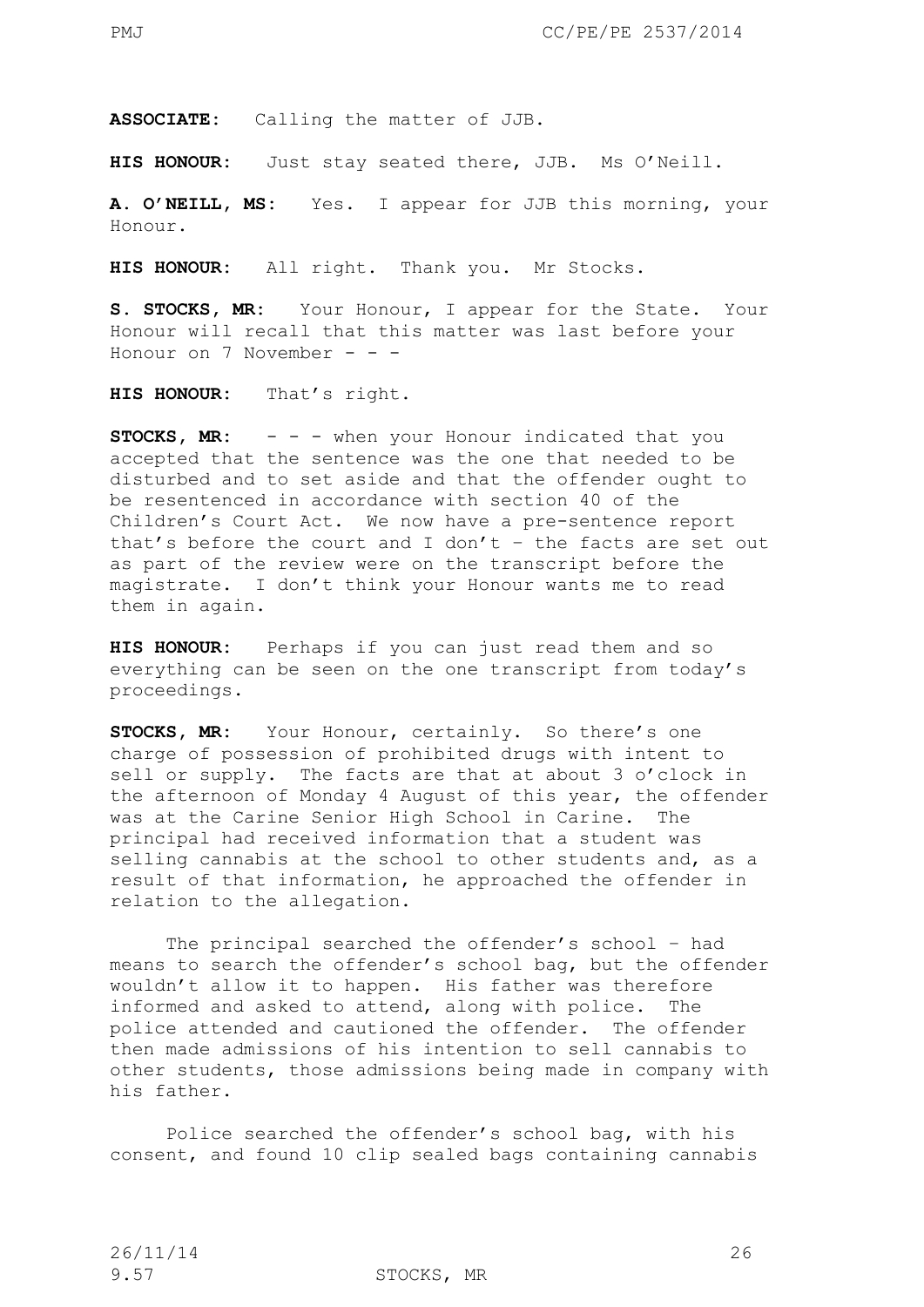inside a pencil case, total weight approximately 25.56 grams. On the same day at 10 to 9 that evening, the offender attended the Warwick Police Station in company with his father, took part in an electronic record of interview and made full admissions to the offence. He said he intended to sell the cannabis to students at school for the purpose of making money. Your Honour, those are the facts.

**HIS HONOUR:** All right. Thank you. Ms O'Neill.

**O'NEILL, MS:** Yes, your Honour. Those facts are admitted and if I could say from the onset and put it on the record, when JJB first appeared in court and – he was represented by Ms Donovan from our office and Ms Donovan was well aware of the seriousness of this matter and she did specifically say to his Honour at the time that a report ought to be called for. She was quite aware of the complexity of the matter, the seriousness of the matter.

So it was no fault of the duty lawyer that the disposition was as it was and she has been quite concerned about it so, for the reasons of respect to my colleague, I really just wanted to put it on the record that she did everything appropriate and it's before you for other reasons. His need for money, which is a bit silly because he comes from a loving and supportive family and I'm sure if he had have wanted sort of money or – his parents would have discussed the issues with him and of course he's a young lad who is fit and able and he could have got a job.

Probably more important than the need for money, or as important for the need perhaps for money, was his need for social acceptance. I think he wanted to be accepted by his peers and a lot of his peers do smoke cannabis and use cannabis, and given the fact that the only health problems he has had have been probably the anxiety issues and his earlier on sort of speech problems, but it has probably made him perhaps a bit more socially inadequate than he thought, and a bit of low self-esteem there and thought that this was a way of getting some kudos.

As soon as his parents were aware of it – while he pleaded guilty at the – he made admissions to the principal at the first opportunity, he was taken into the police station by his parents, he participated in video record of interview, so there was no sense at all that he was resiling from what he had done or putting the blame on to someone else or trying to get out of it or make himself look good, in a good light. That wasn't it at all.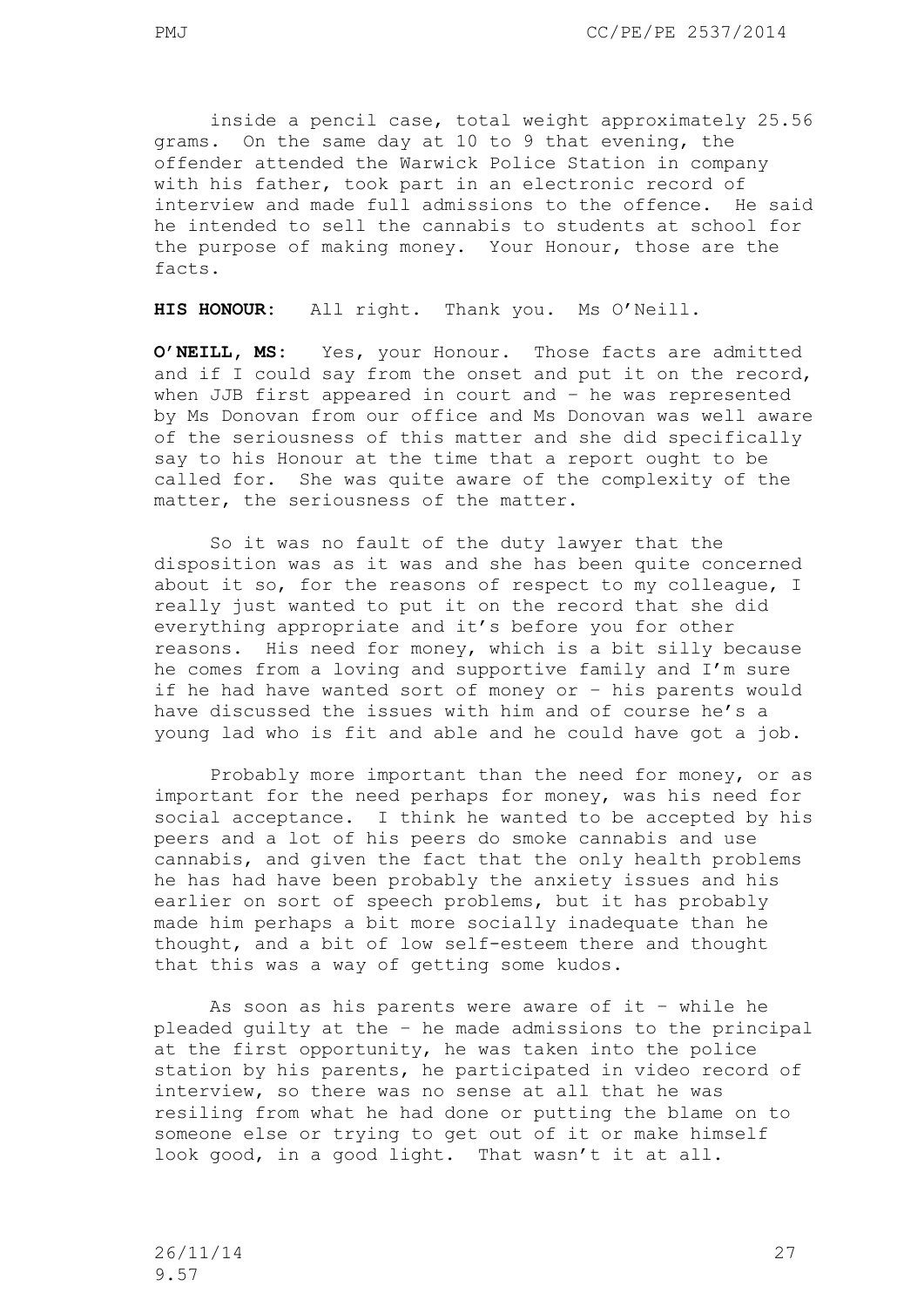He went down, faced the music, participated in video record of interview and he was charged. His parents took immediate action. He was grounded from day one. He had additional duties to perform at home. He had no access to social media, and that was his mobile phone, his computer and for young people, you know, your Honour, that's a very heavy sanction in itself. He was suspended originally from school for 10 days and then eventually he was expelled, and that in itself is a heavy burden.

So in the middle of year 11 he basically had to – he and his parents had to find another school that was willing to take him, and not only willing to take him, but they had to be informed of course of why he was expelled from the other school. So the stigma hadn't left him, so to speak. Fortunately the school that he is now attending, Greenwood College, have been very supportive of him, but once again the burden is still on him.

He has agreed and made a contract that he will make himself available for random searches, that's of his person, his phone and his computer, or his iPad, or whatever social media instrument that he has, and that's quite a thing for a young person to once again front up to, so it hasn't gone away for him. So there's no doubt about it that the parents have taken action and he has been involved in that action plan and he has followed it through.

He has also been to weekly counselling with his medical practitioner and he has attended Headspace as well to basically comes to terms with what's at the bottom of this, not only his use of drugs and the charges before you today, but the underlying issues, psychological issues, that might be personal to him and not very many young people are willing to put their hand up for counselling because they think that they're mad, "I'm not going to a psychologist. I'm not doing this," but that's not the situation here.

In terms of personal deterrence, I think that what I have already outlined is certainly a deterrent for him never to be involved in selling or supplying cannabis again. It is worrying in the report (indistinct) and I spoke to him about the report in the presence of his mother – his mother and father are in court with him today – is that he's still using cannabis (indistinct) the only positive light I can shine on that, your Honour, is that he didn't just say what the writer of the report, or you and I, might want to hear, "No, no. I haven't touched it. I'm not doing it," whatever.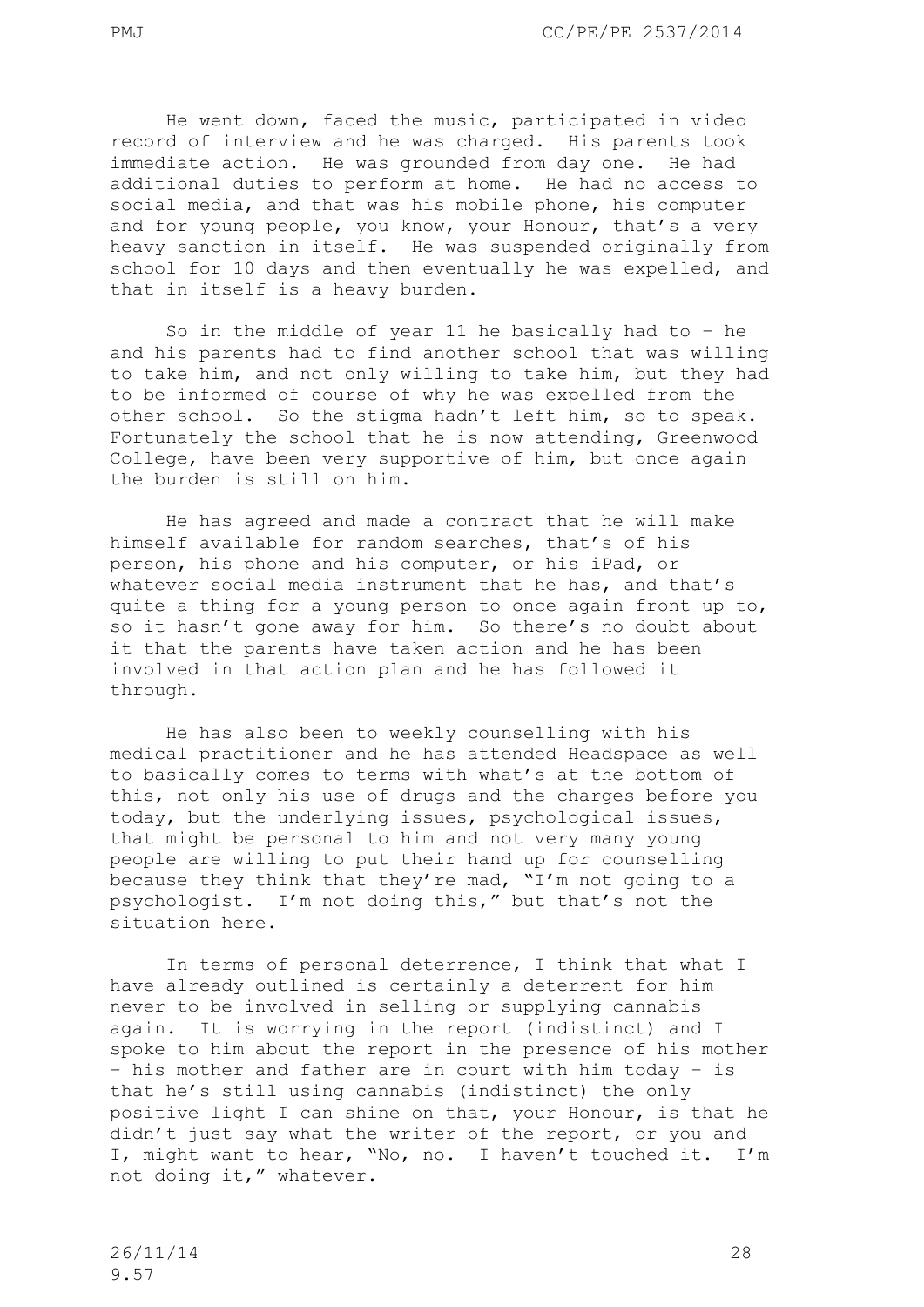He has been quite honest and forthright. He says that he knows that it's not good for his health and obviously it's illegal as well, but he says it helps him to relax and maybe that gives you some insight, your Honour, into his – level of his anxiety and of course I'm hoping that that, balanced with any psychological counselling he's getting, will weigh the scales and, at some point in time, he will be cannabis free.

He's also willing to attend drug and alcohol counselling with Holyoake, so he's not resiling from fronting up to what the issues are for him and what the issues are for society. In terms of his rehabilitation under section 46 of the Young Offenders Act, he has got a loving, supportive and close family and an extended family. He has had a stable upbringing. We don't often see two parents in court with children today, but they're here today and his father has worked around his fly in, fly out commitments to be with his son on the last three occasions.

He is well monitored now at home. I notice that his mother has said that at the time of these offences that she was caring for her parents and she takes some responsibility. She ought not to because it's certainly not her fault, maybe the reduction in supervision and maybe she didn't see a few signs, but I think that that's probably not the case. They seem to me to be parents who are totally on the ball and totally committed to their children and their children's well being.

He's now, as I said, involved in year 11 at Greenwood; the staff are very supportive there. He has now got a prosocial group of friends, he will get back into soccer as soon as his ankle mends, so he has got a lot going for him in terms of his rehabilitation and I doubt whether we will see him back here again. As I say, the only worry is that he has continued use of cannabis, but I'm hoping that with counselling that will sort itself out.

The summary of the report says he's a quiet, polite young man, and indeed he is. He's remorseful for what he has done, he's remorseful for the disappointment and, I guess, the shame it has brought on his family and making the family doubt, you know, perhaps themselves for a while when really they've got nothing to doubt themselves for. He wants to continue on to year 12. He has got dreams of going to university, so he has got a life plan ahead of him.

I think the most important thing that – I agree with your Honour and thank you for the cases that you provided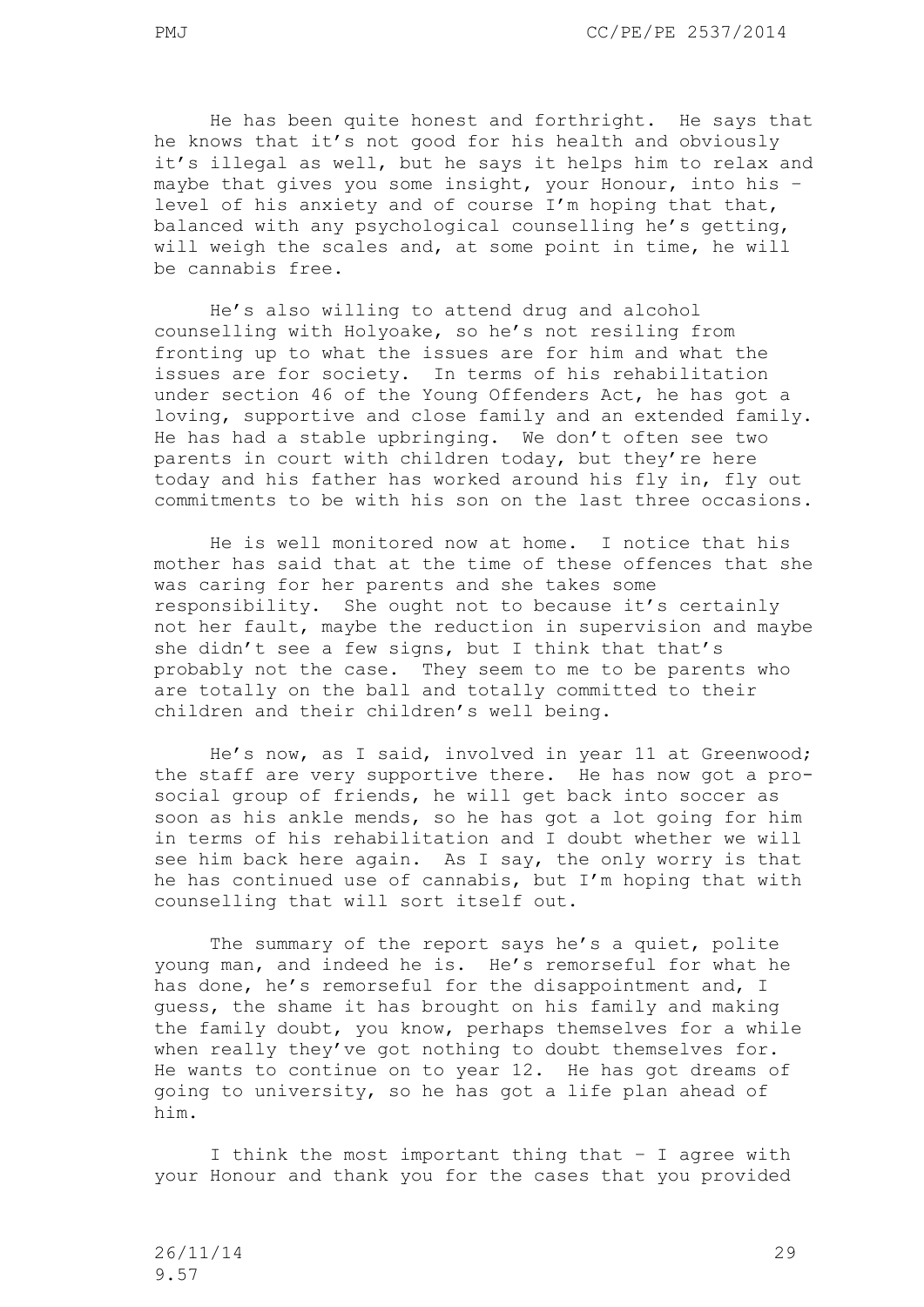to me, your Honour's own cases, the State v SR and SWW. The section 67 disposition in this case also doesn't adequately reflect the seriousness of the offence, and I agree with my learned friend, Mr Stocks, who said that at the bottom of it of course it's selling and supplying drugs in the school atmosphere, and of course that was something that his parents couldn't have known about because they sent him off to school and weren't aware of that at all.

What his parents and he are very concerned about of course is that the conviction will stay on his record. I have explained to them and read out parts of your Honour's comments in the case I've just mentioned, that were he to be placed on an order today, on the completion of that order under section 189 of the Young Offenders Act, then the conviction will fall away if he successfully completes it and is not brought back to court for breaching that order. Section 55 of course of the Young Offenders Act allows your Honour, if you think exceptional circumstances exist, to actually specify that no conviction is recorded.

I must say, your Honour, that it has been our experience in the youth law team at Legal Aid, very many of our clients are re-consulting us because they go to get police clearances or apply for various things, and we say to them in our closing letters to them that if they successfully complete the order, all the things that your Honour has said relevant to section 189, it still is always on a court record and it does follow young people around, well, it follows everyone around, but certainly young people and they have to try and explain to prospective employers what everything means.

So I'm hoping that your Honour will consider a youth community based order disposition today and perhaps your Honour could, for the purposes of the transcript and to set my young client's mind at ease, and his parents, reiterate what I've said about (indistinct) 189 of the Young Offenders Act and the effect of completion of orders. Apart from that, JJB is I don't think a danger to society and once he gets his cannabis under control he won't be a danger to himself.

**HIS HONOUR:** All right. Thank you for that. Ms Hotker, did you have anything else to add?

**HOTKER, MS:** I don't. Thank you, your Honour.

**HIS HONOUR:** Mr Stocks.

9.57 HOTKER, MS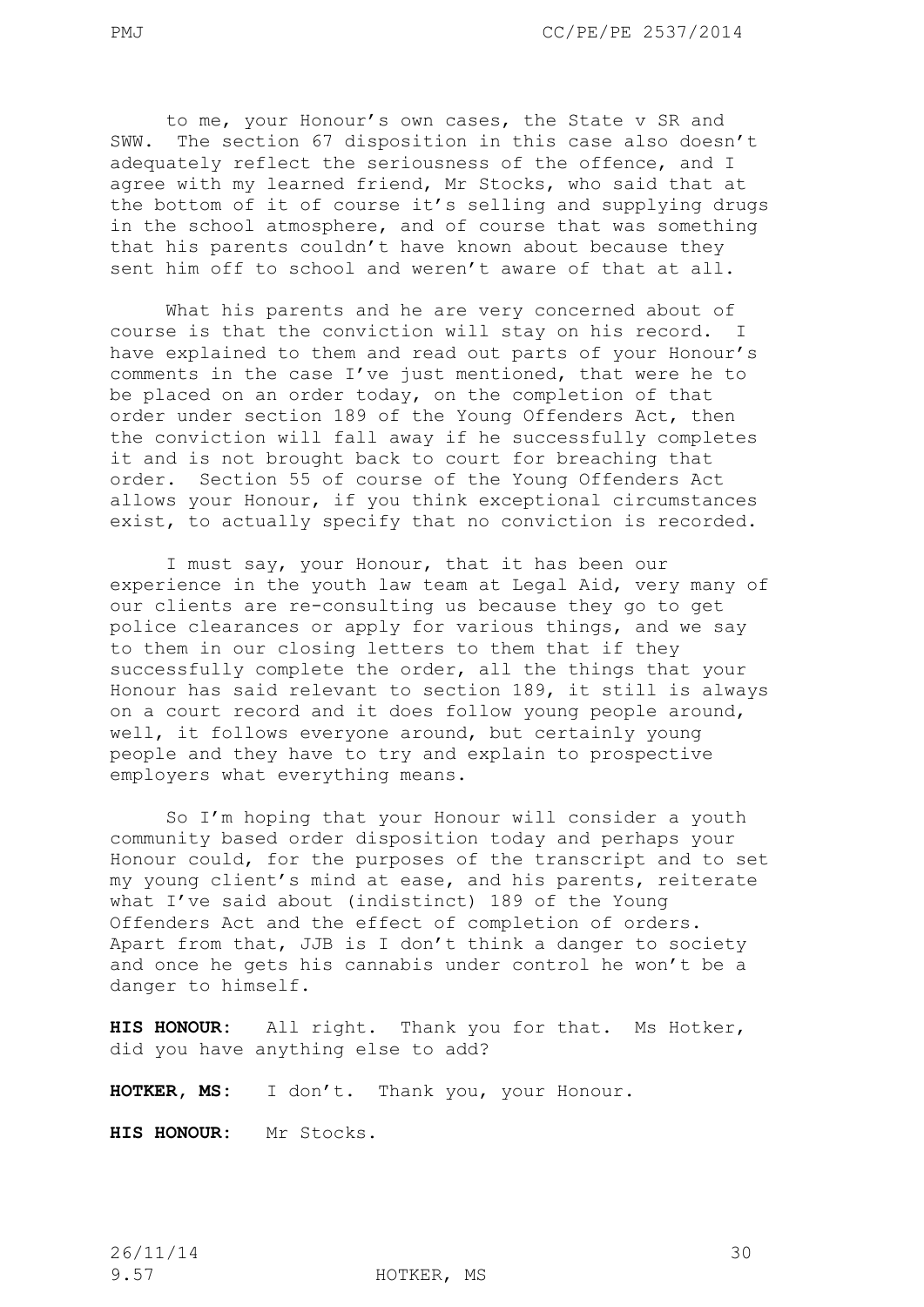**STOCKS, MR:** Your Honour, I will deal with the penultimate issue that my friend raised first, which is 189 of the Young Offenders Act and the issue of (indistinct) about not recording a conviction. The State says there is nothing exceptional about this case that would warrant a departure from the usual rule to be found in section 55 of the Young Offenders Act if he completes the order, then under 189(5) then the conviction is not to be regarded as a conviction, so it won't come up on his police clearance or criminal history and if it does, then he will no doubt be able to have that corrected.

It would just be an administrative matter. Of course if he doesn't complete it then, yes, it will hang around with him and that's ultimately a choice that he has to make himself, in the same way as everybody who is placed on an order has to make that decision, but this offence, the State says, is too serious to depart from the usual rule for the reasons articulated by my friend, referring to something that the State said in the past. This offender stepped over a significant line.

He not only sold drugs, he sold them at a school and he sold them for the purpose of obtaining commercial benefit. That was the simple purpose. It was in order for him to achieve – to obtain money that, even the report tells us frankly, he didn't need. That is where the gravamen of this offence is to be found. He had multiple bags of cannabis pre-packaged, ready for sale and he – were it not for the intervention of the authorities, that cannabis would have been sold and would have been used or ingested by other people.

What is disappointing and concerning is the continued use of cannabis two to three times a day – a week, rather – not a day, a week, which stands in the face of my friend's submissions, well, he's now monitored by his parents. In fact it appears that he's still attempting to subvert that monitoring by using cannabis on a regular basis. Two to three times a week is not to be considered acceptable, particularly when you look at the report, he gets suspended from school, he gets expelled, he goes to Greenwood, they're checking his bag on a random basis, checking his phone and he still goes home and smokes his cannabis, wherever it is that he's going to smoke that, and obtains money in order to purchase the cannabis, because it doesn't come free, and insofar as him getting through an order and complying and doing the right thing, what he clearly continues to do is to involve himself in that sphere.

9.57 STOCKS, MR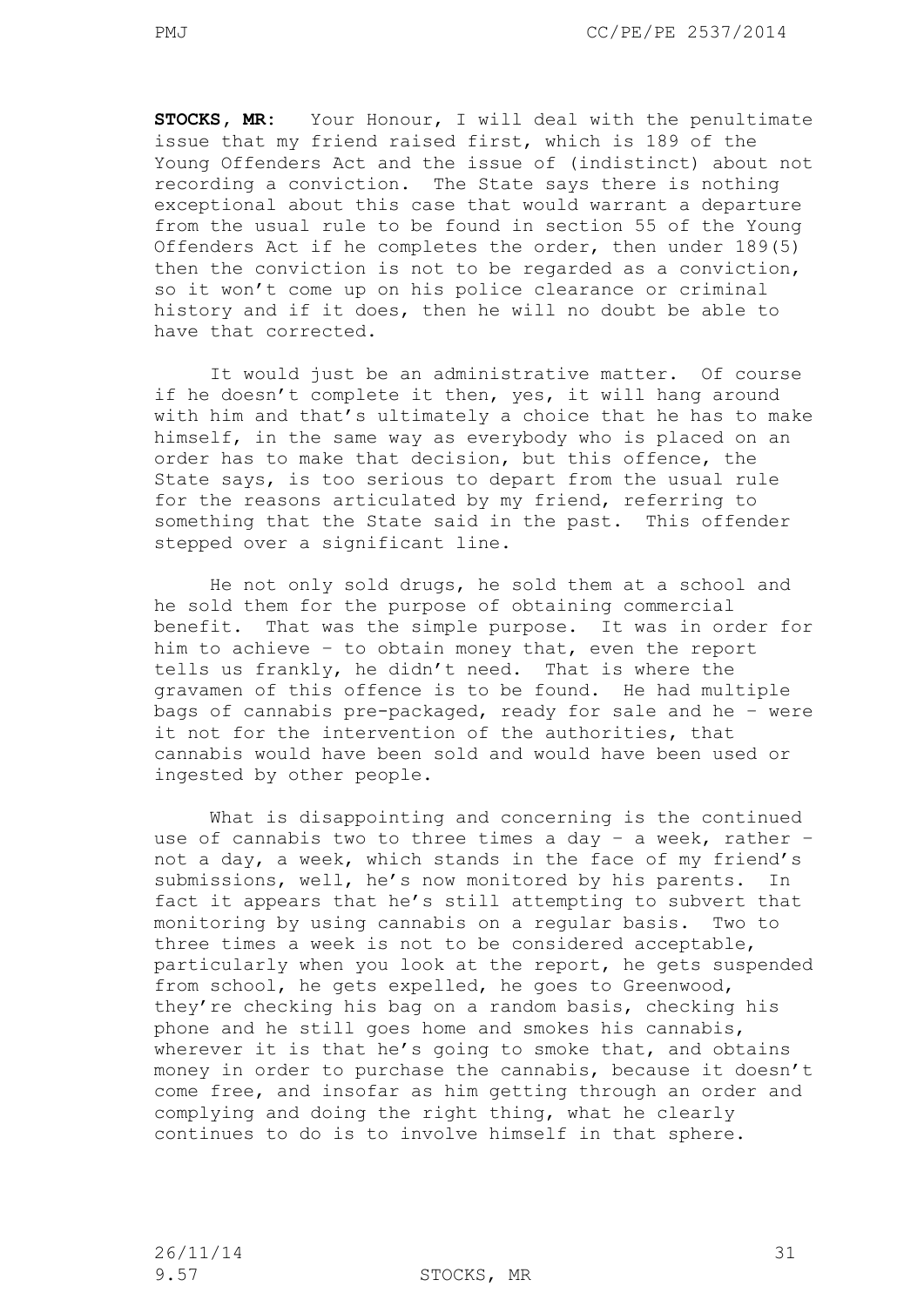You don't buy cannabis from pro-social peers and you don't smoke cannabis with pro-social peers. Cannabis smoke – cannabis possession is illegal; it's a crime. You obtain it from criminals. You smoke it with other people who are also committing a crime, and should he be foolish enough to share in any way, whether for commercial gain or not, he will have committed exactly the same offence that he's currently before the court for and yet appears not to appreciate the significance of what it is that he has done and why it is that he's here, and that is, as I say, disappointing.

That having been through one sentencing process, having then been told on a previous occasion, "You're going through another," he still continues to use cannabis. Now, the State position on sentence was and is that the appropriate disposition is a community based disposition, and I use that phrase generically to encompass both youth community based order and intensive youth supervision order. I do not seek, although the State sought in the case of SWW and SR and also AMDL, which I think was before his Honour Keen J sitting as the Acting President of the Children's Court – the State sought a sentence of detention, but conceded it could be served in the community.

In the circumstances of this case, the State does not say that selling cannabis does not arise or cannot rise to the circumstances of a sentence of detention. If there was evidence of actual sales and if there was evidence of sales on more than this simple – one occasion or (indistinct) it's not to limit or close the factors where the State may make that submission, the State would clearly take a more significant view, a dimmer view, of the conduct and indeed were this offender to be back here for selling even one package of cannabis, the ultimate submission would be detention.

So I want to make that clear. I wouldn't want anybody in this court room to think that the State does not take a view that you have to go for jail for selling cannabis; to the contrary. The State takes the view that you do go to jail for selling cannabis, but accepts in this case, having regard to the lack of prior antecedence, the fact that the evidence of sale was prospected and the plea of guilty at an early opportunity and the admissions to the police, that a sentence of detention in the community or not is not warranted, but I, as I say, want to make it very clear that if this offender continues to engage in the use of substances and thereafter shares or sells them and comes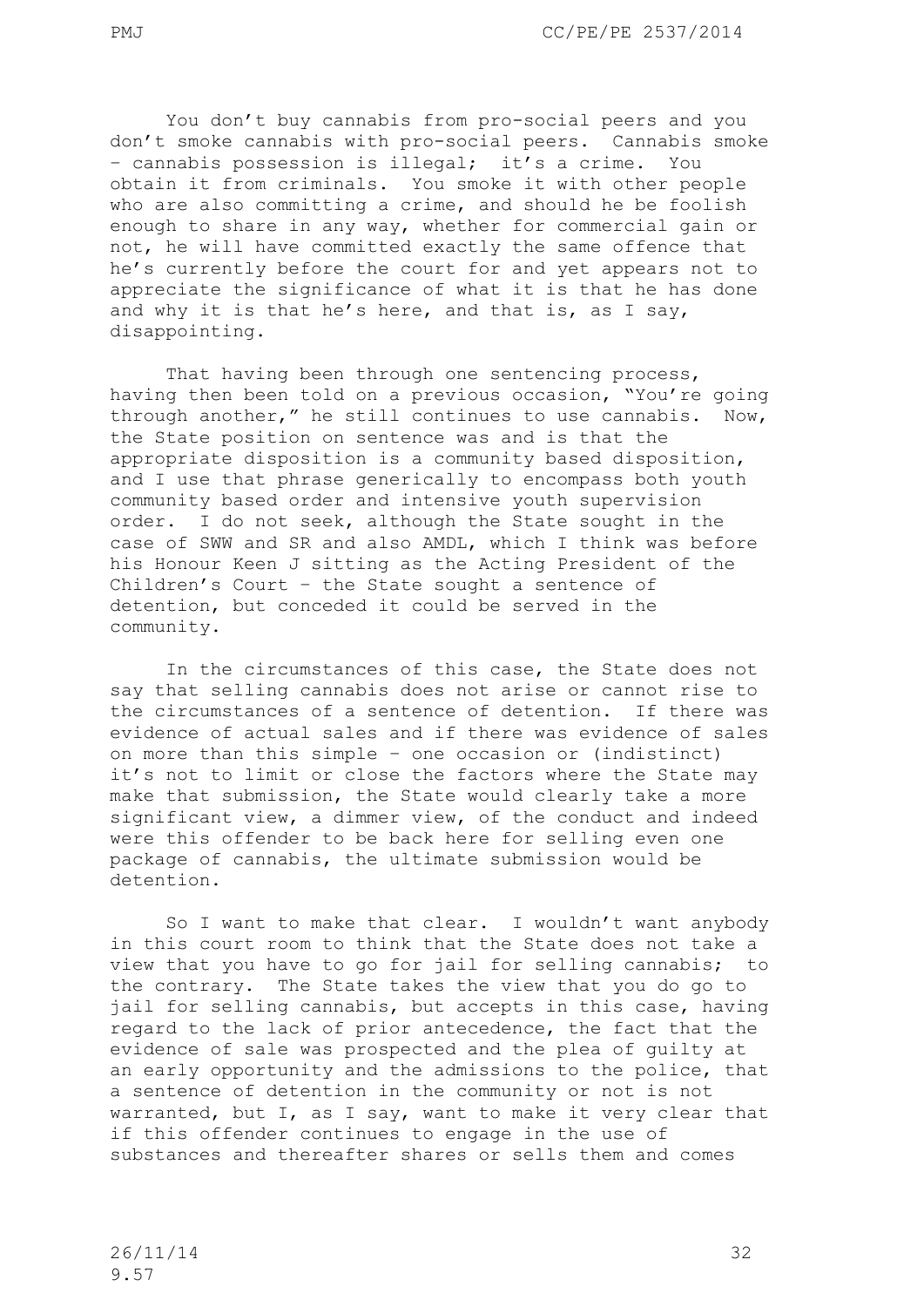back before this court for the same offence, that is not the submission that will be made by the State.

The submission that would be made by the State in those circumstances would be one of immediate detention. There needs to be that understanding. Insofar as whether it's a youth community based order or an intensive youth supervision order, the State simply notes that on the one hand he has positive antecedence. He has got a family that try and do their best, although he appears to be subverting their efforts to do so, and on the other hand he – which would – so the family support would suggest that a YCVO is appropriate.

However the continuation of the cannabis and his efforts at subverting that, and his perhaps lack of acceptance or understanding of the significance that his own use of cannabis has brought into this position in the first place means that it may be more of an intensive nature that's required. I leave that ultimate decision in your Honour's hands. The State simply says that it ought to be marked by a community based disposition. We also seek an order for community work.

I accept that that's punitive in its impact and effect and that is of course the intention. The intention is to make it very clear to this offender, and I say that because it hasn't been made clear enough self-evidently. I make it clear to him that selling cannabis is bad enough. To sell cannabis within the grounds of a school is so significantly grave that there is to be a punitive component to any punishment that's imposed. Your Honour, if it please.

**HIS HONOUR:** I'm not sure, but if Mr and/or Mrs B want to come forward and tell me anything, they can.

**MS B:** Just to clear - - -

**HIS HONOUR:** Just come forward and take a seat in the chair over to my left. Just take a seat. Make yourself comfortable. It's Ms B, is it?

**MS B:** Yes (indistinct).

**HIS HONOUR:** Right. Thank you. Just take a seat. Thank you for being here.

**Ms B:** Thank you.

**HIS HONOUR:** What did you want to tell me?

26/11/14 33 9.57 MS B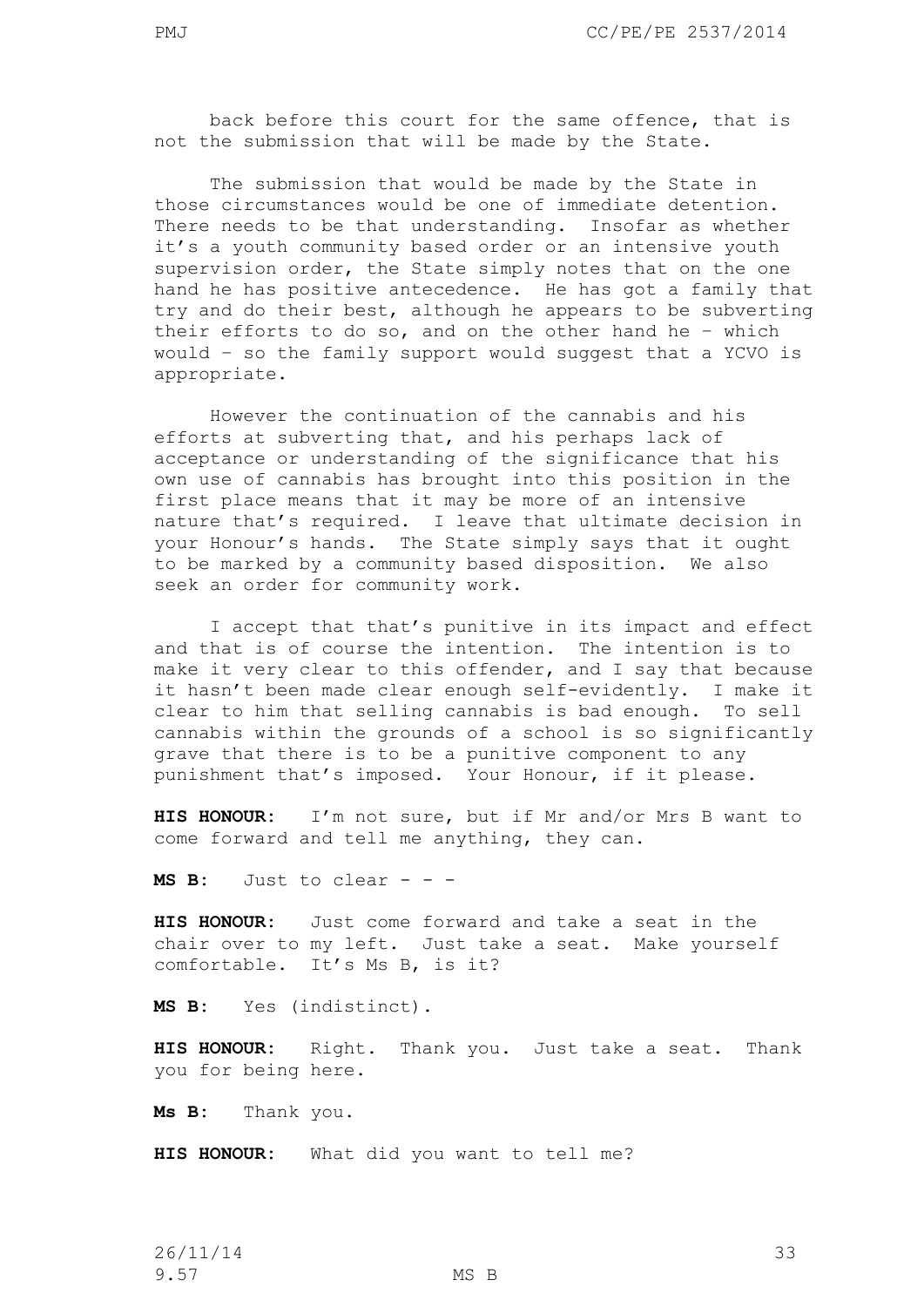**MS B:** Just to clear what the prosecutor had said about the three to five – or how many times per week. I think that was when he was actually selling and it wasn't  $-$  it hasn't been since. So I think that was – needed to be clarified because it's definitely when he was - - -

**HIS HONOUR:** I think the – I don't want to sort of talk over you, but the reality is that maybe none of us, other than JJB, actually know.

**MS B:** Yes.

**HIS HONOUR:** Yes. Because I read, and I understand this, that there was a period of time where you had no idea  $- -$ 

**MS B:** Yes.

**HIS HONOUR:** - - - that he was using it. So I just make the point that probably none of us can accurately state what it is. Good on him. He has owned up to still using it, but as to how often I'm not too sure.

**MS B:** Well, that's why we're seeking help through Headspace and also seeking help through his nurse practitioner who's helping him and guiding him in making better, stronger decisions. So I think in terms of having the support available to him to make better decisions for his future, he's seeking that, and the fact that he was honest and forthright with Tanya from the North Metro Youth Service, I think that's to his credit.

**HIS HONOUR:** Can I just tell you, I don't want to come down and crush young people as a result of them speaking up and telling the truth about something that requires some support. It's not in anyone's interests, not the child's interests, to not say anything because they're scared the judge is going to come down like a ton of bricks on them if they do mention something. So I want to encourage disclosure. So I'm not going to encourage disclosure if I come down heavily on people once I hear what they have to say. So I just wanted you to understand my position on that.

**MS B:** Thank you.

**HIS HONOUR:** All right. Thanks for that. Just take a seat to the back. JJB, you've had plenty of time to reflect on this offence, have you?

**JJB:** Yes.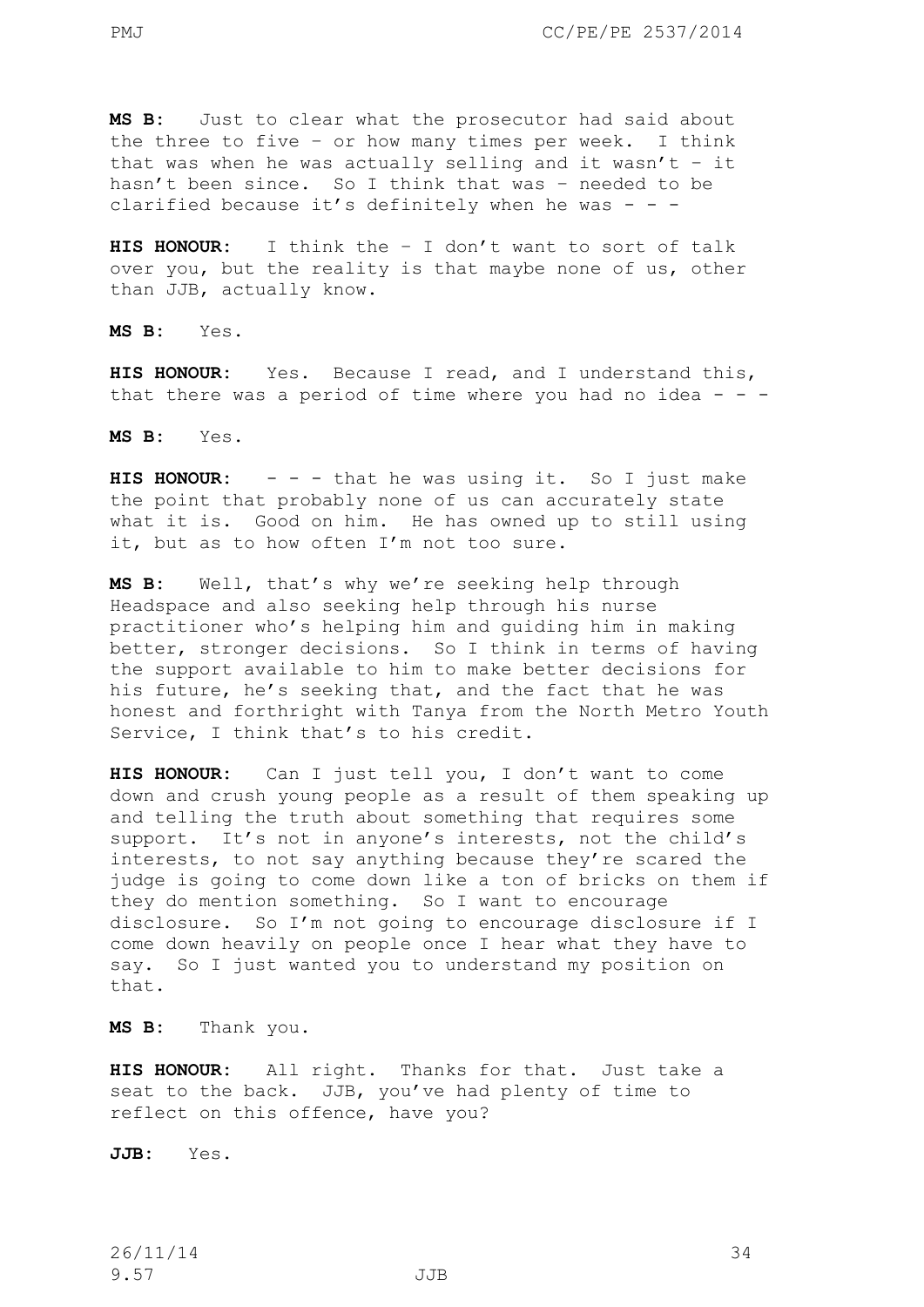**HIS HONOUR:** Yes, and what have you been thinking?

**JJB:** But - - -

**HIS HONOUR:** What have you been thinking about it?

**JJB:** Well, obviously I've been thinking that it has brought a lot of shame and disappointment to my family and I just want to correct that.

**HIS HONOUR:** Yes. How are you going to correct that?

**JJB:** Well, through the rehabilitative services like Headspace and  $-$  that I've been going to, and new opportunities and chance at school to improve myself.

**HIS HONOUR:** Yes. No one wants you to be in this position. You don't want to be in the position, but no one else wants you to be. Everyone wants you to be happy in the community and have a positive self-esteem and be a positive contributor. I want you to understand that the court, in dealing with this matter today in a way that's different to the way the magistrate dealt with it, I would want to make the point that selling cannabis, and being in a position to sell cannabis at a school, is regarded by the court as extremely serious.

Now that's something that needs to be reflected in the sentence. There are some good kids that unfortunately get involved in committing some serious offences. It means what they've done is bad. It doesn't mean they're inherently bad kids. I sense with you you're a good kid that has been under pressure. I think there are some issues that have been raised in the report, personal issues.

Your need for peer acceptance has rendered you vulnerable to committing an offence that would, in your mind, see you as someone that other peers would come to and you were in the position that – thinking that you would get some peer acceptance for engaging in this behaviour, so – I want to make the point though it seems to me that you've got a lot of potential; positive potential. You've got really supportive parents; absolutely no doubt about that.

So where I'm coming from is that hopefully this is an aberration. By that I mean it's just an isolated event, an isolated offence that, when looked at in the fullness of time, will be seen as exactly that. You just went off the tracks, now you're back on the tracks and that's something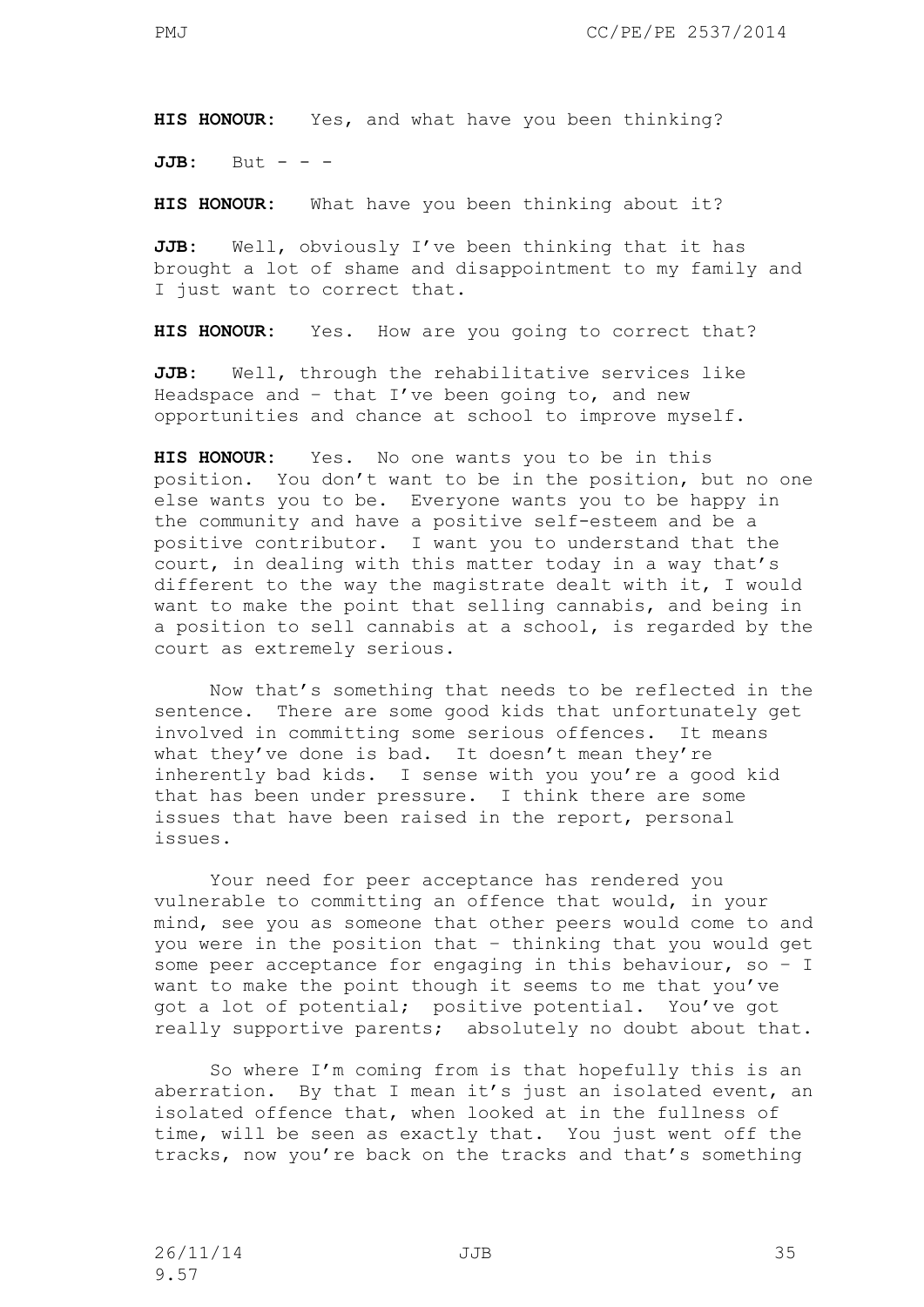that happened in the past that "doesn't reflect me and what I do now." Do you get where I'm coming from?

## **JJB:** Yes.

**HIS HONOUR:** Yes. But all of that said, I do need to impose a sentence that reflects the seriousness of what you did on this occasion last August to make the point not just to you, JJB, but to every young person, that if you engage in selling cannabis to other young people, and particularly in the school context, there's going to be a serious consequence. You may or may not be aware – you might not be aware, but you might, when you sit down and think about it, understand that this court deals with a lot of young people who have committed offences and when I look at their personal circumstances, they're using cannabis, and cannabis is a drug that, once people get into using that, many of them can then escalate their use to something harder, like meth.

## **JJB:** Yes.

**HIS HONOUR:** Once you start using cannabis you get into this drug space, and once in that drug space that can become overwhelming. It impacts on lots of things. It can result in truanting from school, associating with other kids who truant and use substances, and then it escalates, and then that can underpin serious offences. So there is a need to attach a great deal of weight to deterrence.

By that I mean the sentence can be seen by anyone else who intends to do the same, or something similar, as a serious consequence for the sort of thing you did, or something similar, so they don't engage in the same sort of conduct knowing there will be a serious consequence. So the sentence needs to reflect the seriousness of the offence and the factual circumstances, even though you present as someone with favourable – very favourable personal circumstances with great support from your mum and dad.

So I want the message to be that selling cannabis at a school to young people is a serious thing to do which will attract a serious consequence, whatever your personal circumstances are, given the seriousness of doing that. So hopefully the supply at schools will evaporate away so we don't have other young people introduced to cannabis which can then be the start of an involvement in the drug scene that could deteriorate or escalate to heavy usage of cannabis and/or escalation to some other harder drugs.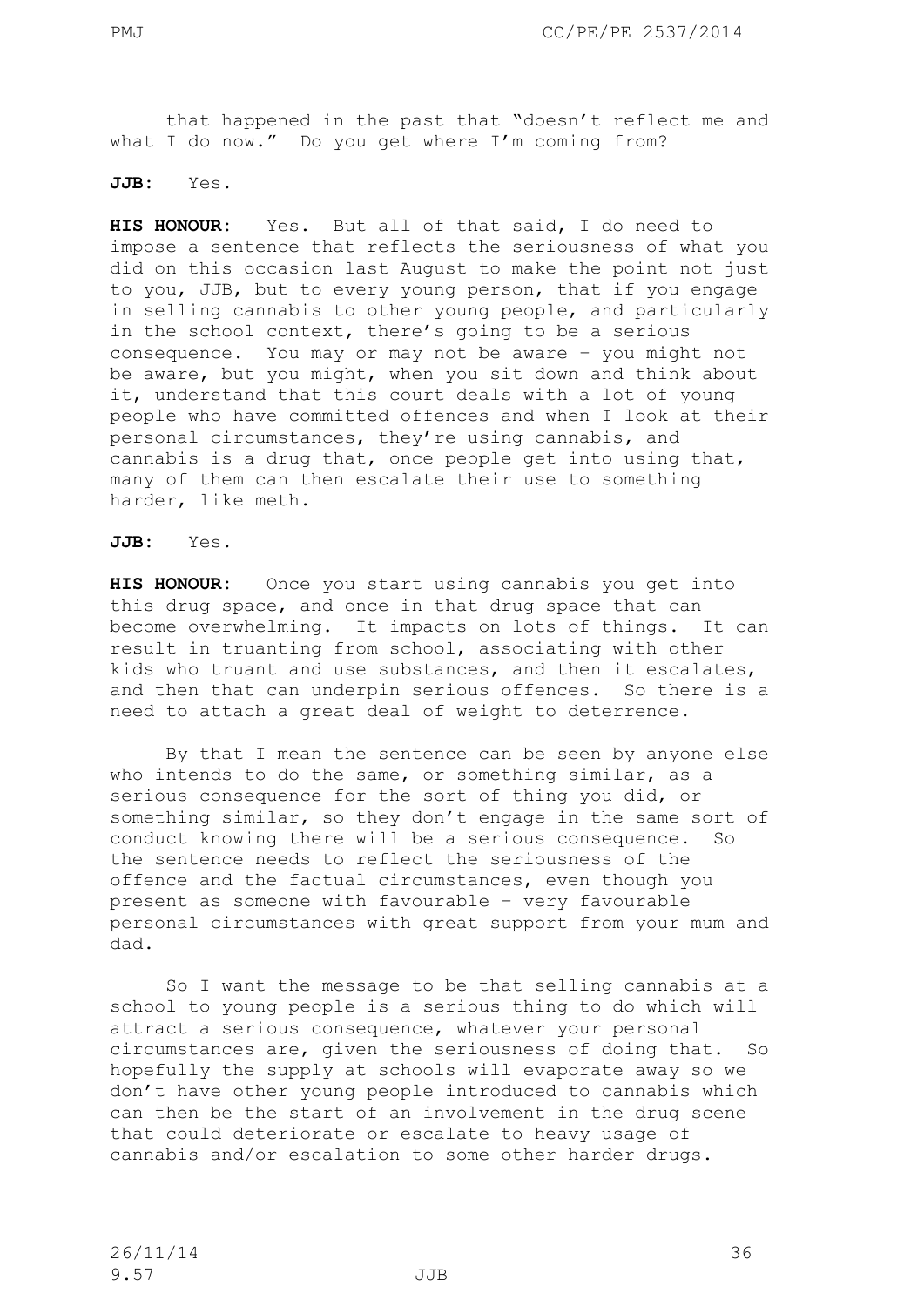So that's where I'm coming from. Now, I said on the last occasion, I think, that I would make a few comments when the matter was next before me about why I thought the matter should be reviewed by me after the decision by his Honour, the magistrate. It seems to me that he imposed no further order, no further punishment, under a particular provision section in the Young Offenders Act, section 67, because notwithstanding the nature and factual circumstances of the offence, he noted that you had been grounded by your mum and dad.

I think he might have been told by Ms Donovan at the time that that was for about two and a half weeks, or thereabouts. He was also told that you had been to Headspace and he made reference to that, and of course he made particular reference to you having a very supportive mum and dad and that he thought that they had things in hand. So putting all those things together in combination, he decided not to impose any further punishment.

With respect, I think that whilst all those things are very relevant to sentence, they didn't operate so as to not require, when one takes into account the seriousness of the nature of the offence and the factual circumstances, an order which reflected those things – properly reflected those things, and I have given some previous decisions, as has been mentioned, SWW and also SR where I've made some comments about the seriousness of selling or supplying drugs to young people and, consistent with my comments there, I now, on this occasion, set aside the order of his Honour and I will impose an order that I will refer to in just a moment.

I will bear in mind matters personal to you, as well as the nature of the offence and its factual circumstances that I've commented on. I know you were 16 at the time, about 16 years and nine months, I think, if my calculations are right.

**JJB:** Yes.

**HIS HONOUR:** So you've only just recently turned - - -

**JJB:** 17.

**HIS HONOUR:** - - - 17 early this month, haven't you? So you're relatively young, you've pleaded guilty and you've got no prior convictions. So all of those things are heavily in your favour, both singularly and collectively. I can see that you have been attending the counselling. Your mum has made mention of that, I have read about that;

26/11/14 37 9.57 JJB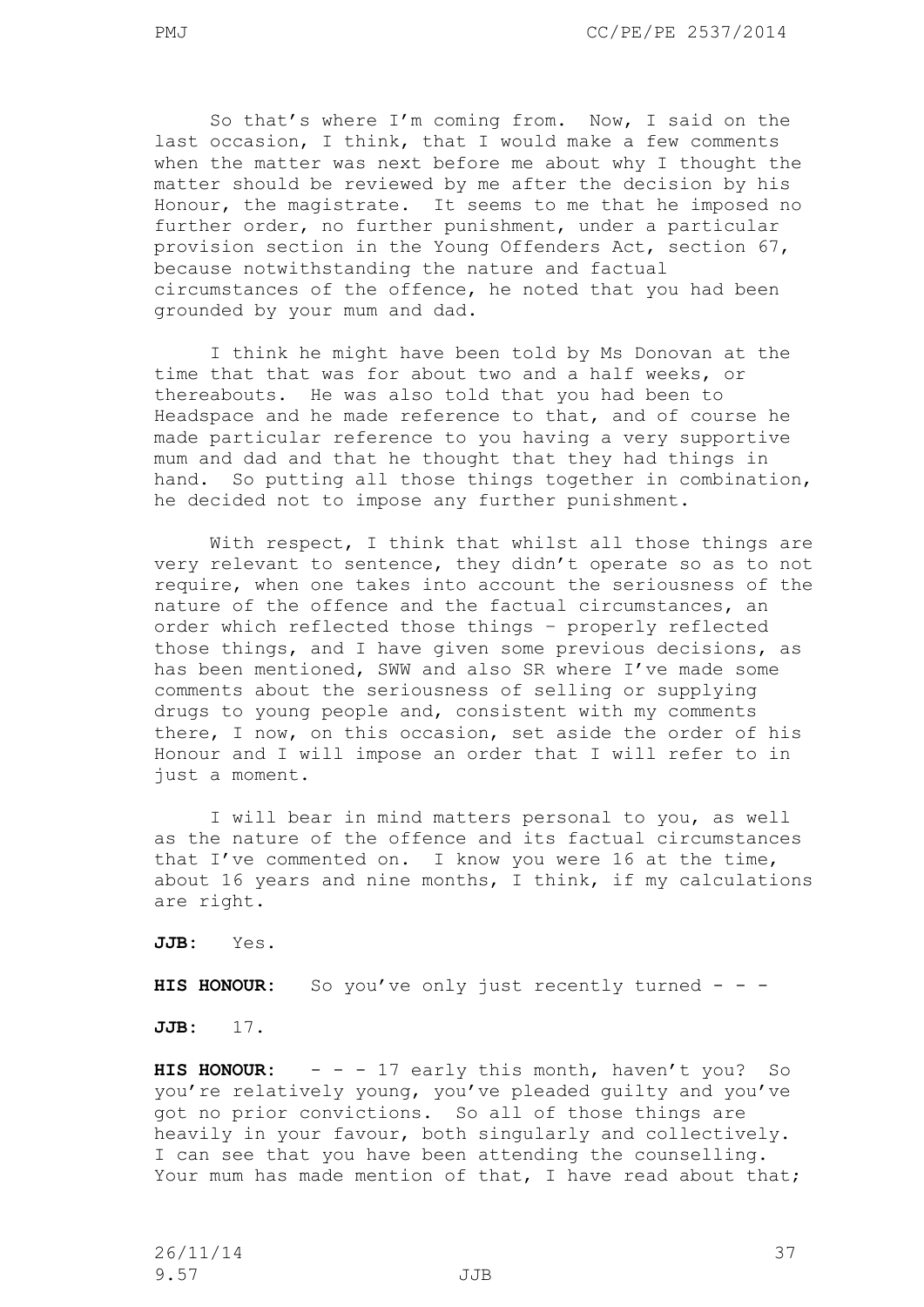that's great. It concerns me that you're still using cannabis.

As I said to your mum, I'm pleased that you've been honest about that and I'm not going to make things worse by the fact that you've disclosed that. I'm pleased that you have disclosed it because what it means is that you do need more support, more counselling and also be told of ways that you can help yourself relax, get rid of the anxiety, without resorting to the use of cannabis. JJB, can I just tell you that if you keep resorting to cannabis in order to relax and deal with any personal matters, you're resorting to something that is illegal and it's not going to actually achieve – the objective that you have is obviously to feel better.

Well, there are other ways that you can feel better that aren't against the law and you've got to start being informed about what those ways are and pursuing those ways without this way, because the fact of the matter is that whilst you might have the view at the moment that it's relaxing you, what it's actually doing is damaging your brain, and that damage is going to be irretrievable. It's putting you in an environment or culture where you could be at risk of escalating your use and also escalating to use of some other harder drug.

So you're actually putting yourself at great risk and you need to understand that and you need to engage in further support to reach that conclusion and get off cannabis. Now, I can see, so far as your education is concerned, you shifted your school. You went from Carine to Greenwood. I'm not sure how you've been going at Greenwood. The report suggests that things have been going okay.

**JJB:** Yes.

**HIS HONOUR:** And you've been under a regime where you've been subject to conditions and they have all been met.

**JJB:** Yes.

**HIS HONOUR:** It's pretty close to the end of school, isn't it?

**JJB:** Yes.

**HIS HONOUR:** Yes.

**JJB:** I've already finished.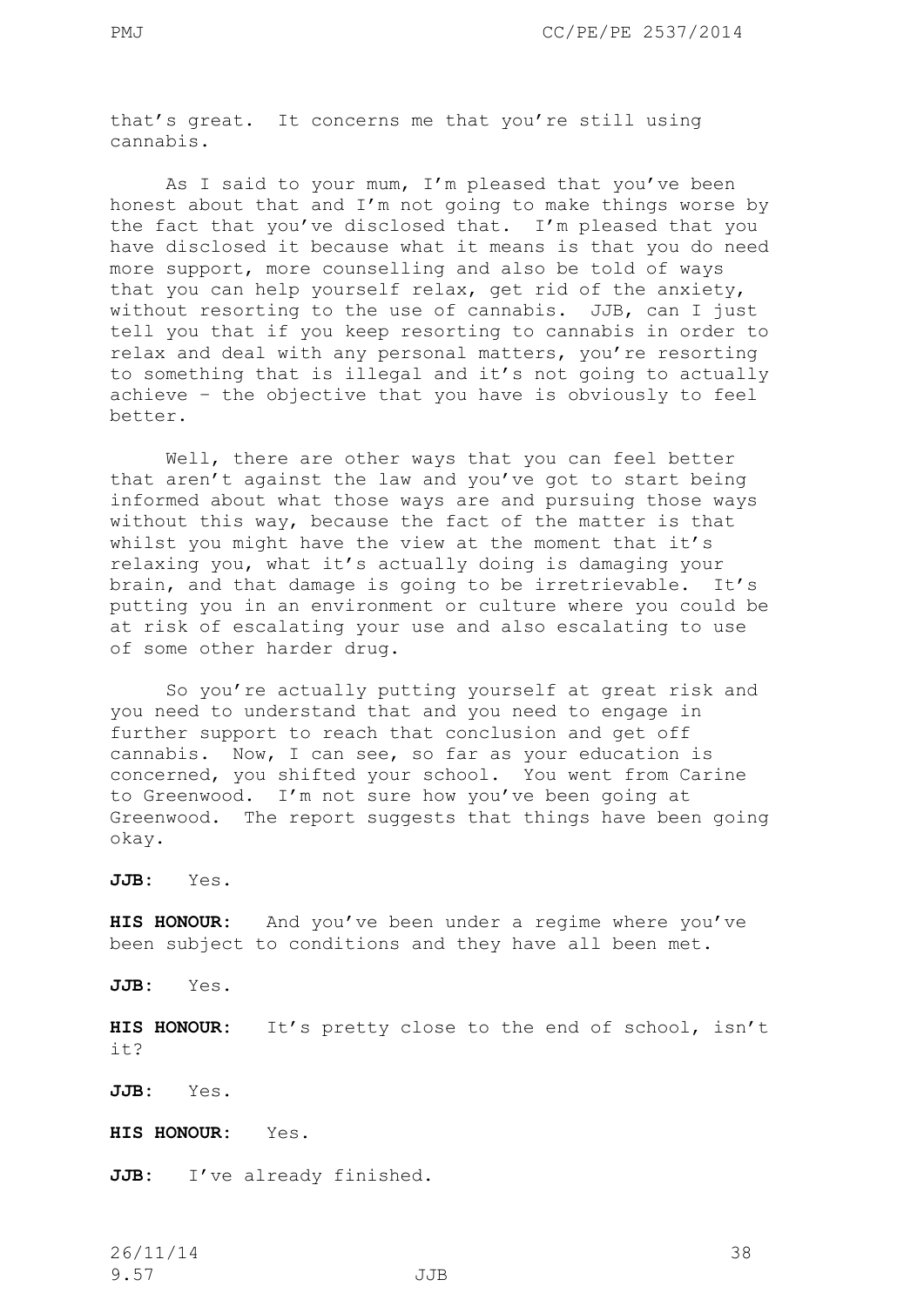**HIS HONOUR:** You've already finished. Gee whiz. It's not even December. I wish I was back at school. In my day it was the week before Christmas. Gee, what's going on?

**JJB:** Exams, so you get to finish a little earlier.

**HIS HONOUR:** Do you?

**JJB:** Yes.

**HIS HONOUR:** Yes. Okay. So it has been pretty hectic recently, so you need an early end to it all. Is that the way it is?

**JJB:** Yes.

**HIS HONOUR:** Yes. Okay. Still sounds better than my day. So what have you done? You've injured your ankle playing soccer or something, have you?

**JJB:** Yes. Just a little bit of ligament damage.

**HIS HONOUR:** Yes. Okay. All right. And are you still seeing Dr L for the  $- -$ 

**JJB:** Yes.

**HIS HONOUR:** - - - psychological counselling?

**JJB:** Yes.

**HIS HONOUR:** Yes. Okay. All right. Well, putting everything together, my view is that the appropriate order is an intensive youth supervision order. Now, you've probably been told – likely been told by Ms O'Neill that there are two types of community order. One is a youth community based order; that's the lower of the two, and the higher, the more intensive order, is an intensive youth supervision order. Now my view is that that's the appropriate order.

Even though you've got a lot of favourable circumstances here, in the end the seriousness of the offence and the factual circumstances, it involving you possessing cannabis to sell to young people at a school, that elevates my view that – or the seriousness of the case such that only an intensive youth supervision order is appropriate, then the question is the length of time. My view is that a term of 10 months is appropriate. So that will start from today.

26/11/14 39 9.57 JJB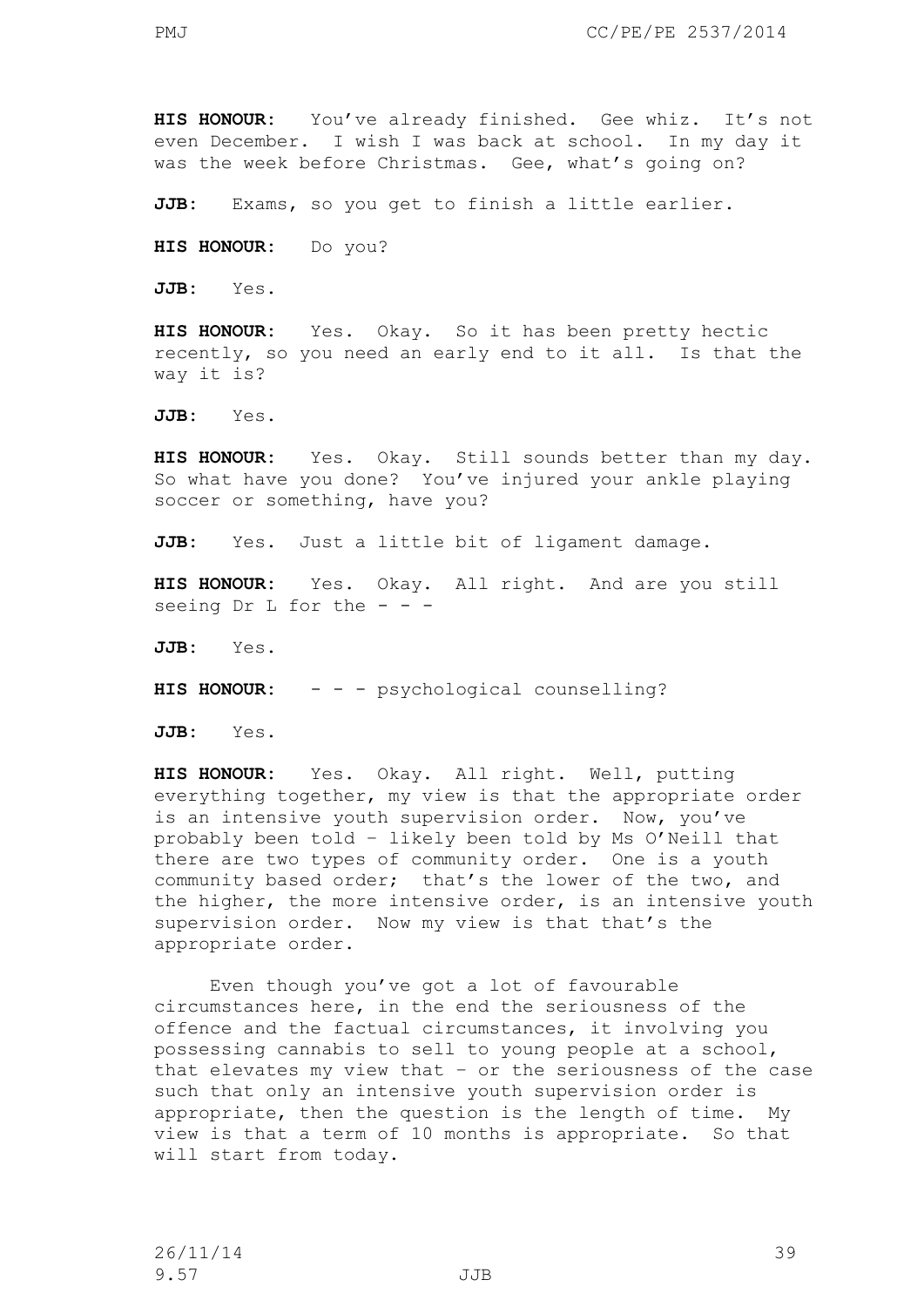#### **JJB:** Okay.

**HIS HONOUR:** And it's subject to you being supervised, subject to you engaging in substance abuse counselling and psychological counselling as directed and, in relation to that counselling, counselling that you're already attending can be taken to be counselling for the purposes of compliance with the order. I don't want you to have to duplicate going and seeing someone else for the same purpose that you're already seeing someone, and there also is a condition that you perform 50 hours unpaid work, and I will be up front with you, JJB, and say that that's really a punitive condition. So are you prepared to comply with all of those conditions?

## **JJB:** Yes.

**HIS HONOUR:** All right. Well, I will make an order in those terms. Can I also not only set aside the order of his Honour in relation to that section 67 disposition, but also set aside that order that there be no conviction. Can I say my view is that, given the seriousness of the offence and its factual circumstances, notwithstanding all of these positive things for you, there does need to be a conviction recorded, but that said, as Ms O'Neill has rightly advised you, there is a section in the Young Offenders Act, section 189, that says that a conviction can't be used for any purposes two years – after two years from the expiry of the order.

So you've got this order for 10 months and then for two years after the expiry of that order, obviously on the basis that you don't have to come back and have the matter dealt with afresh on any breach, but two years after the expiry of the order by force of the legislation, the conviction would fall away. So if at some stage after that two year expiry period from the expiry of the order, you're asked to get your record to show to an employer, or for whatever purpose, if it's got the conviction on it then you can rightly require it to be taken off. So what Ms O'Neill has said to you is spot on. So do you understand the conditions of the order?

## **JJB:** Yes.

**HIS HONOUR:** Yes. I think there already has been an order for the material that was seized to be destroyed. If not, I will make an order in those terms.

**STOCKS, MR:** There was.

9.57 STOCKS, MR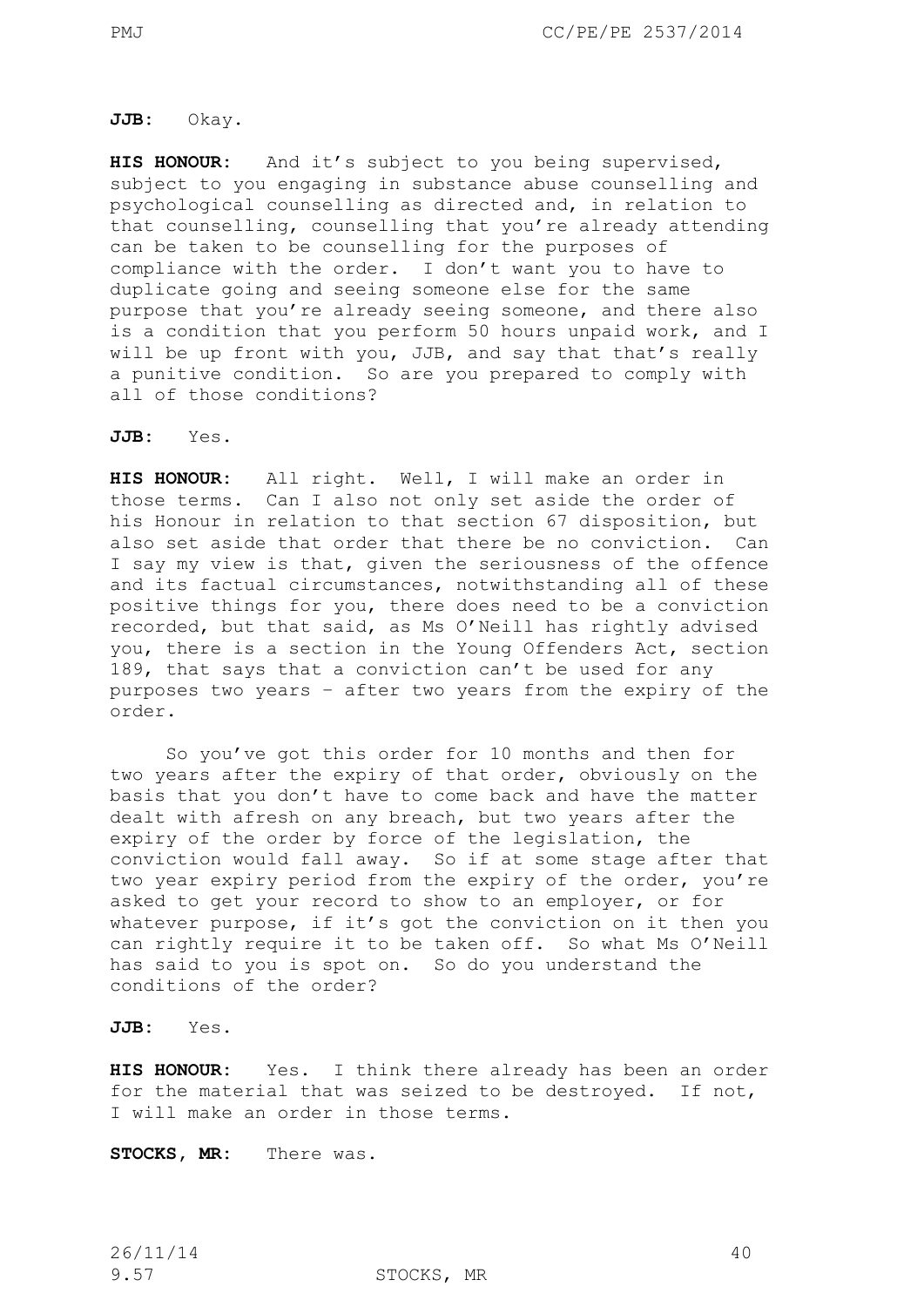**HIS HONOUR:** All right. So I need to mention to you, JJB, that if within the term of 10 months, if you don't comply with those - any of those conditions or if you reoffend, you will be in breach of the order and then you will come back to me and you will need to be sentenced afresh, taking into account what you've done between now and then in relation to the order. Do you understand that?

**JJB:** Yes.

**HIS HONOUR:** I don't think it will come to that. I think you're good enough to make sure it doesn't come to that, and I think you've got great parental support to provide you with the necessary assistance to make sure that doesn't happen. One of the traps, I think, JJB, is that people in your situation – I'm not saying it's necessarily you, but you've got a really good mum and dad giving you some advice, sometimes firm advice, requesting you not to do some things, eg, not to use cannabis or whatever, and you don't pay enough attention to what they tell you.

I just want to make the point to you, JJB, that your mum and dad don't tell you not to do things or impose rules just because they want to give you a hard time. They do that because they're concerned about your best interests and they don't want you to do anything that they're old enough and wise enough to know is not in your best interests that, for the moment, you're not prepared to accept. So you make sure, knowing that you've got good, supportive parents, when they tell you not to do something or they impose boundaries, accept them. Okay.

**JJB:** Okay.

**HIS HONOUR:** Yes. Don't head off and think, "I know best. Anyway, it's what I want to do," that sort of frame of mind. Don't think like that otherwise you will trip yourself up, because I'm sure over the next 10 months they will be doing everything they can to make sure that you don't breach the order. So understand where they're coming from. All right. I think I've dealt with the matter. I will just adjourn. Thank you.

AT 10.37 AM THE MATTER WAS ADJOURNED ACCORDINGLY